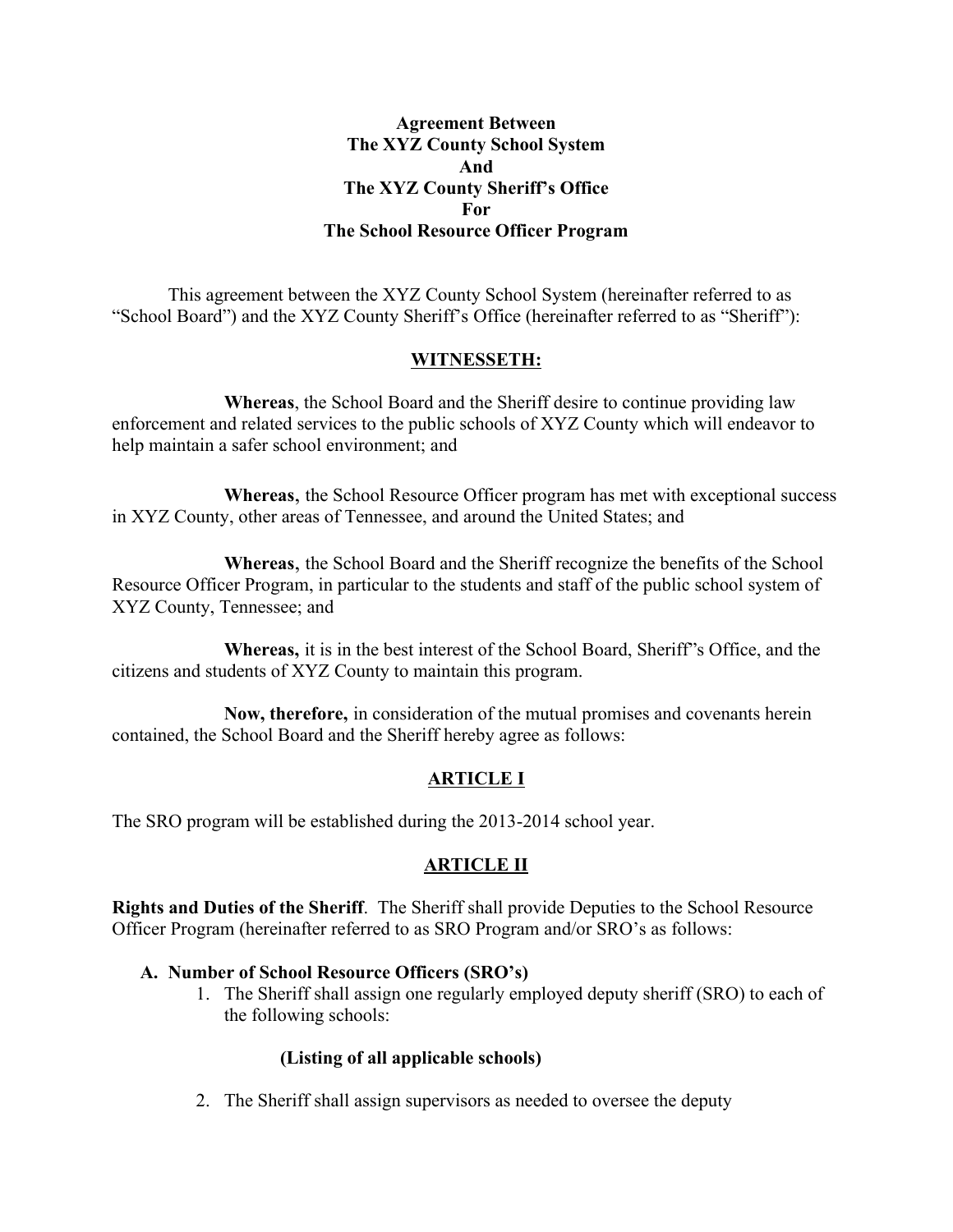sheriffs assigned above and to perform scheduled or unscheduled visits to high schools and will work with the XYZ County School Administration in coordinating and developing the program.

3. The Sheriff is responsible to ensure the understanding and compliance of this agreement between the SRO's and their supervisors.

## **B. Duties and Responsibilities of School Resource Officers.**

- 1. Each SRO shall be assigned to a school on a full-time basis. During those hours that school is in regular session, the SRO may also be assigned additional responsibilities as determined by the Sheriff in the case of an emergency.
- 2. The school principal may request the SRO to assist in any additional duties that are mutually agreed upon by the principal and the SRO that do not violate the terms of this Agreement.
- 3. The SRO operates under the specific supervision of the Sheriff and under the general supervision of the school principal. When a situation arises regarding a matter, which is in the purview of law enforcement, the SRO will fall under the supervision of the Sheriff and will answer to the Sheriff's Office chain of command.
- 4. SRO Instructional Responsibility:
	- a.) The very heart of the SRO program is the SRO instructing students. This builds the initial rapport and credibility with the students and is necessary for a successful program.
	- b.) The SRO shall act as an instructor for specialized, short-term programs, or as a guest speaker when invited to do so by the principal or a member of the faculty. The SRO shall not be asked to act as a substitute teacher.
	- c.) Each SRO should teach a minimum of two (2) classes each week (this requirement may be waived in the event of scheduling conflicts, or extenuating circumstances).
	- d.) The instruction may include, but is not limited to:
		- 1.) Police and their role in society:
		- 2.) Laws
		- 3.) Juvenile and adult criminal justice system;
		- 4.) Career opportunities in law enforcement;
		- 5.) Drug prevention/education (e.g. DARE or similar programs);
		- 6.) Any other law related class that may be needed.
- 5. Additional Responsibilities of the SRO: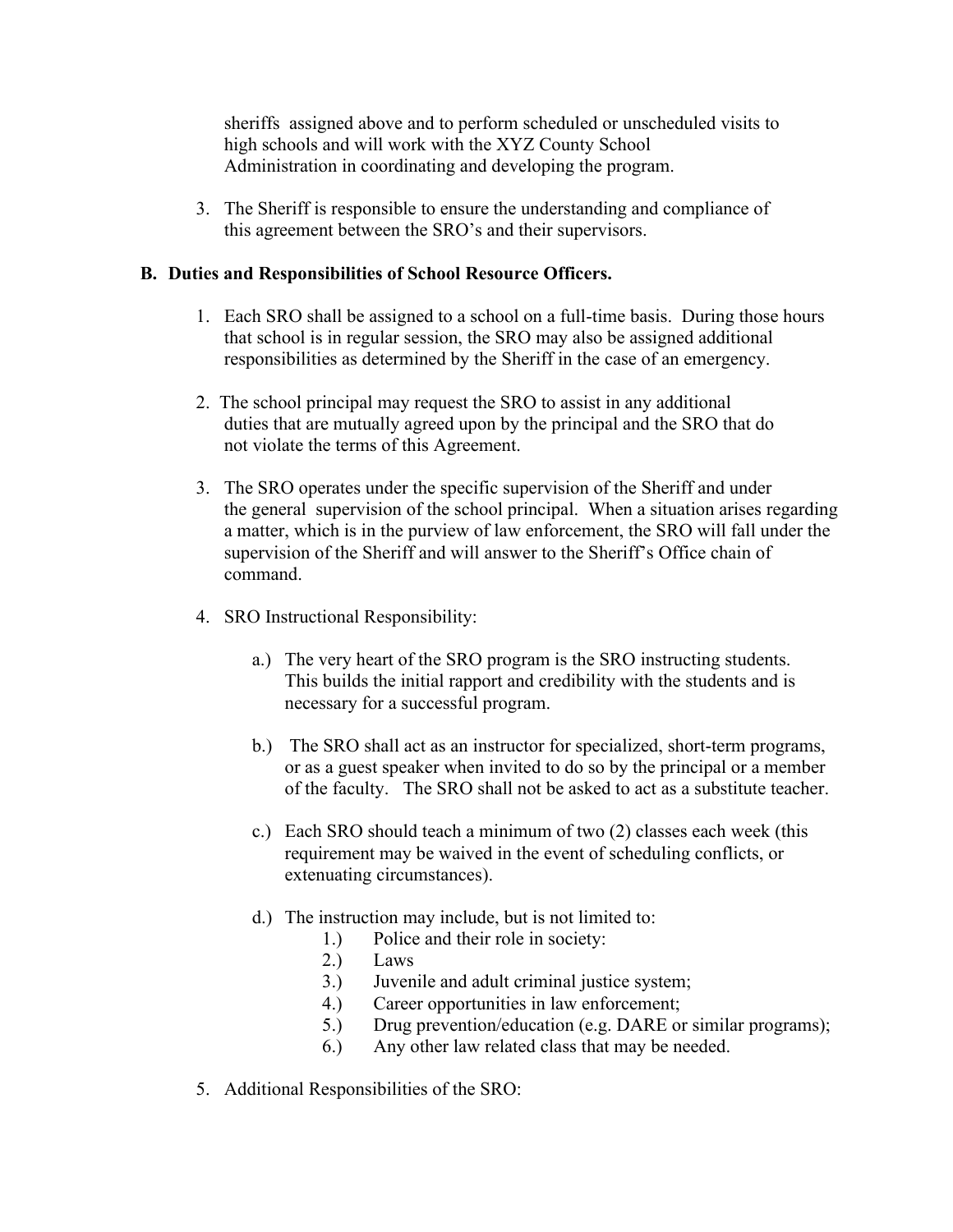- a) The SRO shall coordinate all activities with the principal and staff members and will seek permission, advice, and guidance prior to enacting any program within the school.
- b) The SRO shall develop expertise in presenting various subjects to the students. Such subjects shall include basic understanding of various selected laws of the state, the role of police, and community policing.
- c) The SRO shall initiate and moderate individual and group discussion with students, based upon material presented in class to further establish rapport with the students.
- d) When requested and as scheduling allows, the SRO shall attend parent/faculty meetings to solicit support and understanding of the program, as well as assist parents and faculty members in law enforcement related problems involving students.
- e) As scheduling allows, the SRO shall be available for conferences with students, parents, and faculty/staff members in order to assist them with problems of a law enforcement or crime-related nature. Confidential information obtained shall not be disclosed except as provided by the applicable State and/or Federal Law.
- f) The SRO shall become familiar with all community agencies, which offer assistance to children, youths, and their families such as mental health clinics, drug treatment centers, etc. The SRO shall make referrals to such agencies when necessary thereby acting as a resource person to students, faculty, and staff the school and/or community. The SRO shall notify the principal of the referrals as soon as practicable.
- g) The SRO shall assist the principal in developing emergency plans and strategies to prevent and/or minimize dangerous situations such as hostage situations, armed person(s) on campus, student disturbances, and natural/man-made disasters.
- h) Should it become necessary to conduct formal interrogations with the students, the SRO shall adhere to the Sheriff's Office policy as well as the policy of the XYZ County School System. Legal requirements regarding all such interrogations shall be followed.
- i) The SRO shall take law enforcement action as required. As soon as practical, the SRO shall make the principal of the school aware of such action. At the principal's request, the SRO shall take appropriate law enforcement action against intruders and unwanted guests who appear at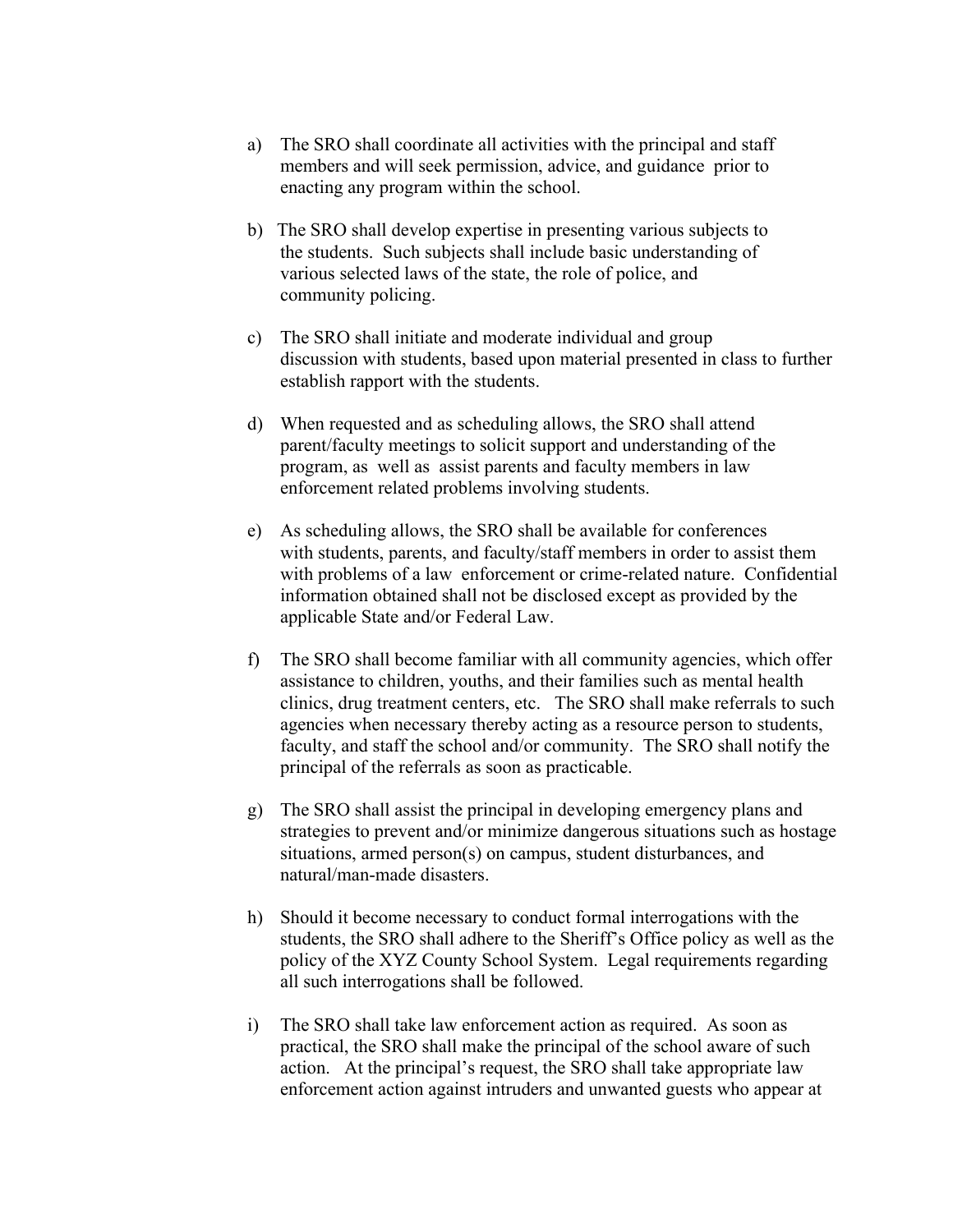the school and related school functions to the extent the SRO may do so under the authority of the law.

- j) The SRO shall give assistance to other law enforcement officers in matters regarding the SRO's school assignment.
- k) The SRO shall, whenever possible, participate in or attend school functions.
- l) The SRO may be assigned investigations relating to runaways, thefts, child abuse or neglect, or any crime. The SRO may be asked to conduct investigations at other schools, or assist other SRO's/police officers in law enforcement activities at different schools or other locations, when directed to do so by the Sheriff (for example, in an emergency situation).
- m) The SRO shall maintain detailed and accurate records of the operation of the School Resource Officer Program and shall submit other reports of an instructional nature as required by the principal, school staff, and/or **Sheriff**
- n) The SRO shall **NOT** act as a school disciplinarian, as disciplining students is a school responsibility. However, if the principal believes that an incident is a violation of the law, the principal may contact the SRO and the SRO will then determine whether law enforcement action is appropriate. SRO's are not to be used for regularly assigned lunchroom duties, bus duties, hall monitors, or other monitoring duties. SRO's are not to be used as routine crossing guards or for continuing vehicle traffic control. However, if there is a temporary problem, the SRO may assist the school until the problem is resolved.
- o) SRO's shall not be required to perform "game/event security" at their assigned school. Each SRO is, however, expected to attend school events whenever possible. In the event that extra security is necessary, other officers (for example: off duty SRO's from other schools; other law enforcement officers) should be contacted for those services. Should a situation arise, a SRO is expected to take whatever action is appropriate and necessary to maintain public safety.
- p) Each SRO is **required** to be involved in at least one extra-curricular activity during the school year. Activities could include but are not limited to coaching, ROTC, youth group, drug free club sponsorship, etc. Such activity should be coordinated with and approved by the principal of the school.

#### **C. Rights and Duties of the School Board:**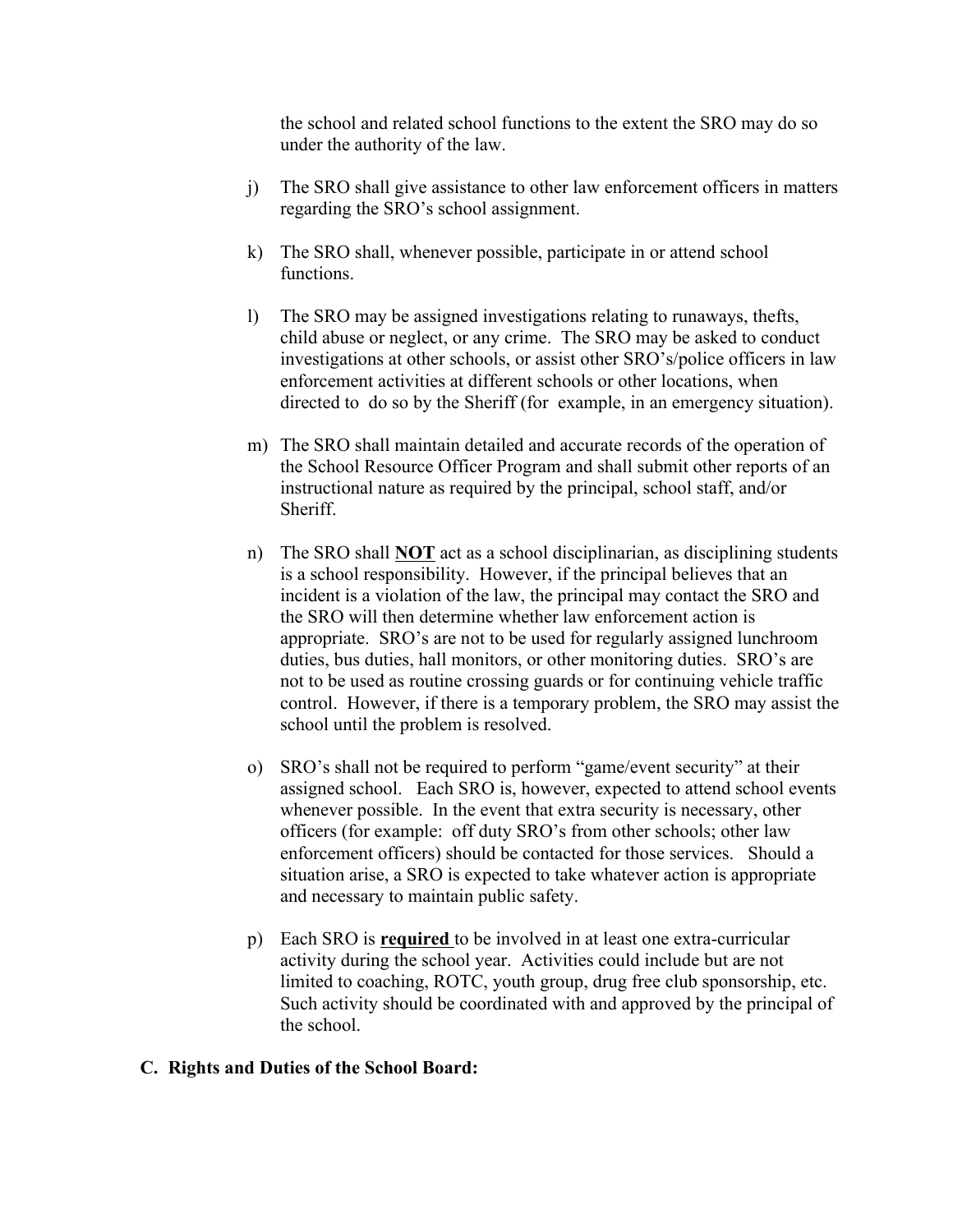- 1. The School Board shall make every effort to provide to the full-time SRO of each school the following materials and facilities which are necessary to the performance of the SRO's duties:
	- a) Access to an air-conditioned, heated, and properly lighted private office. This office should contain a telephone that may be used for general business purposes.
	- b) A location for files and records, which can be properly locked and secured.
	- c) A desk with drawers, a chair, a worktable (if available), a filing cabinet, and office supplies as needed.
	- d) Access to a typewriter and/or secretarial assistance. Access to a computer with Internet hook-up.
- 2. The School Board is responsible for ensuring the understanding and compliance of this agreement among the administrators and school principals.

# **ARTICLE III**

Financing of the School Resource Officer Program:

A. The funding for the SRO Program will come from the Sumner County Sheriff's Office.

# **ARTICLE IV**

Employment status of School Resource Officers:

A. School Resource Officers shall be employees of the XYZ County Sheriff's Office and shall not be employees of the XYZ County School System. The School Board and the Sheriff acknowledge that the SRO's shall remain responsive to the chain of command of the XYZ County Sheriff's Office.

# **ARTICLE V**

Appointment of School Resource Officers:

- A. The Sheriff or his designee shall identify individuals who are qualified and have expressed a desire to become a SRO. The SRO selection process shall consist of the following steps:
	- 1. A recommendation from the SRO interview panel (after an oral interview).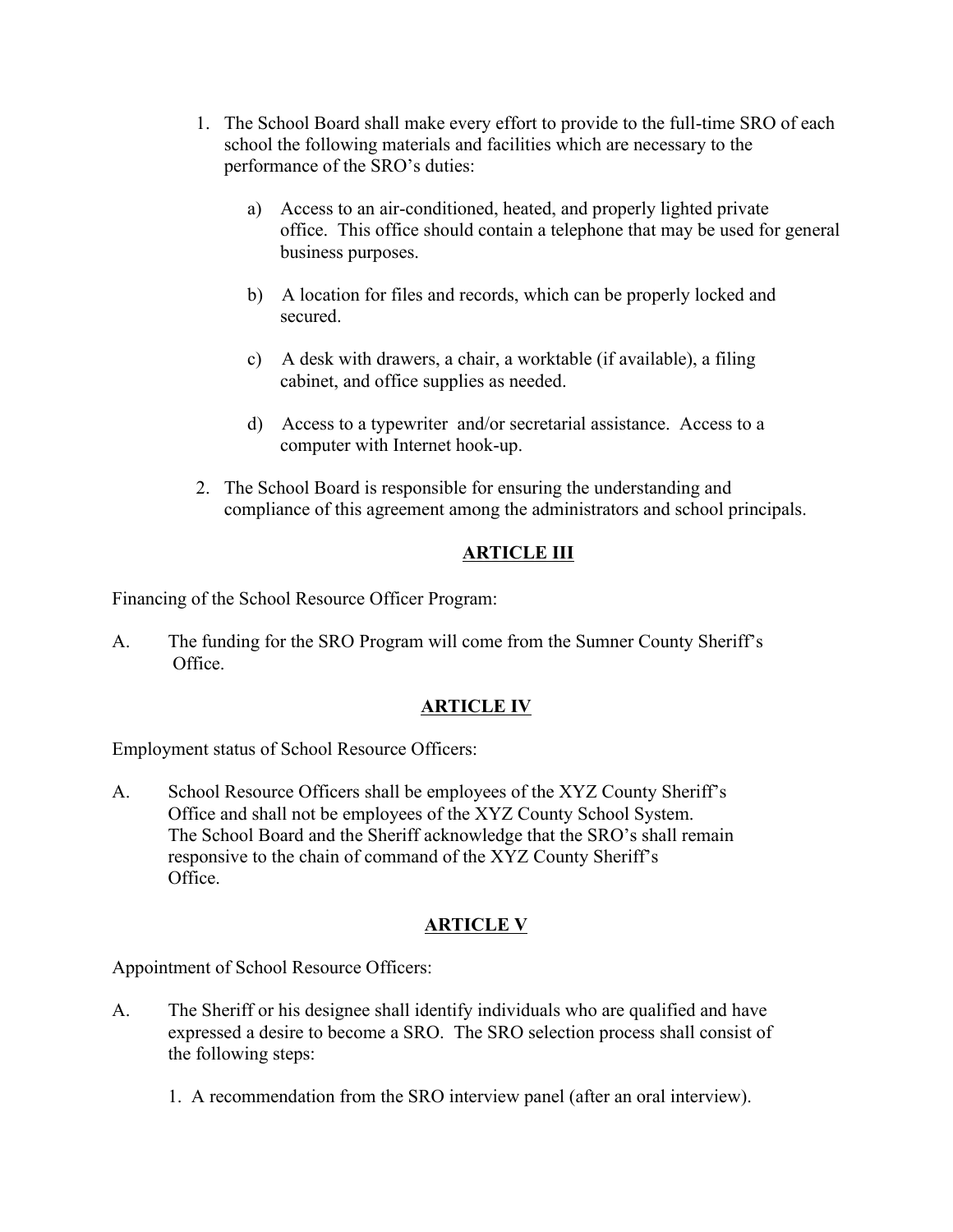This panel consists of (but is not limited to) the following:

- a) The XYZ County Sheriff (or his designee):
- b) A school principal;
- c) The Director of XYZ County Schools (or his designee);
- d) The SRO Program Commander;
- e) The Director of School Safety for XYZ County Schools
- 2. Among the criteria for consideration by the SRO interview panel are job knowledge, experience, training, education, appearance, communication skills, and bearing.
- 3. Upon completion of the testing/interview process listed above, each SRO applicant must pass a background investigation, a drug screen, a physical examination, and a psychological evaluation prior to being hired.
- 4. Each SRO applicant must also meet the requirements for certification as law enforcement officer as stated in the Tennessee Code Annotated.
- 5. The names of applicants receiving a favorable recommendation through the entire selection process shall be forwarded to the Sheriff, who shall appoint from the list of those recommended.
- 6. Each SRO shall attend an orientation on policy and procedure of the XYZ County School System as well as school law. The date of the orientation will be scheduled so that all SRO's can attend.

## **ARTICLE VI**

Dismissal, replacement, or reassignment of School Resource Officers:

A. In the event the principal of the school or someone in the capacity of supervisor to which an SRO is assigned is of the opinion that the particular SRO is not effectively performing his/her duties and responsibilities, the principal shall notify the SRO commander and he shall try to resolve the problem. If the SRO commander cannot get the problem resolved the principal shall them recommend to the Director of Schools that the SRO assignment be reviewed in the program at that school and shall state the reason for such recommendation in writing. Within seven (7) working days of receiving the recommendation in writing from the principal, the Director of Schools, (or his/her designees) shall meet with the SRO Supervisor to mediate or resolve any problems, which may exist. At such meeting, specified members of the staff at the school where the SRO is assigned may be required to be present. If, within the seven (7) working days mentioned above, the problem cannot be mediated or resolved or in the event that the Director of Schools and the Sheriff do not seek mediation, then the SRO shall be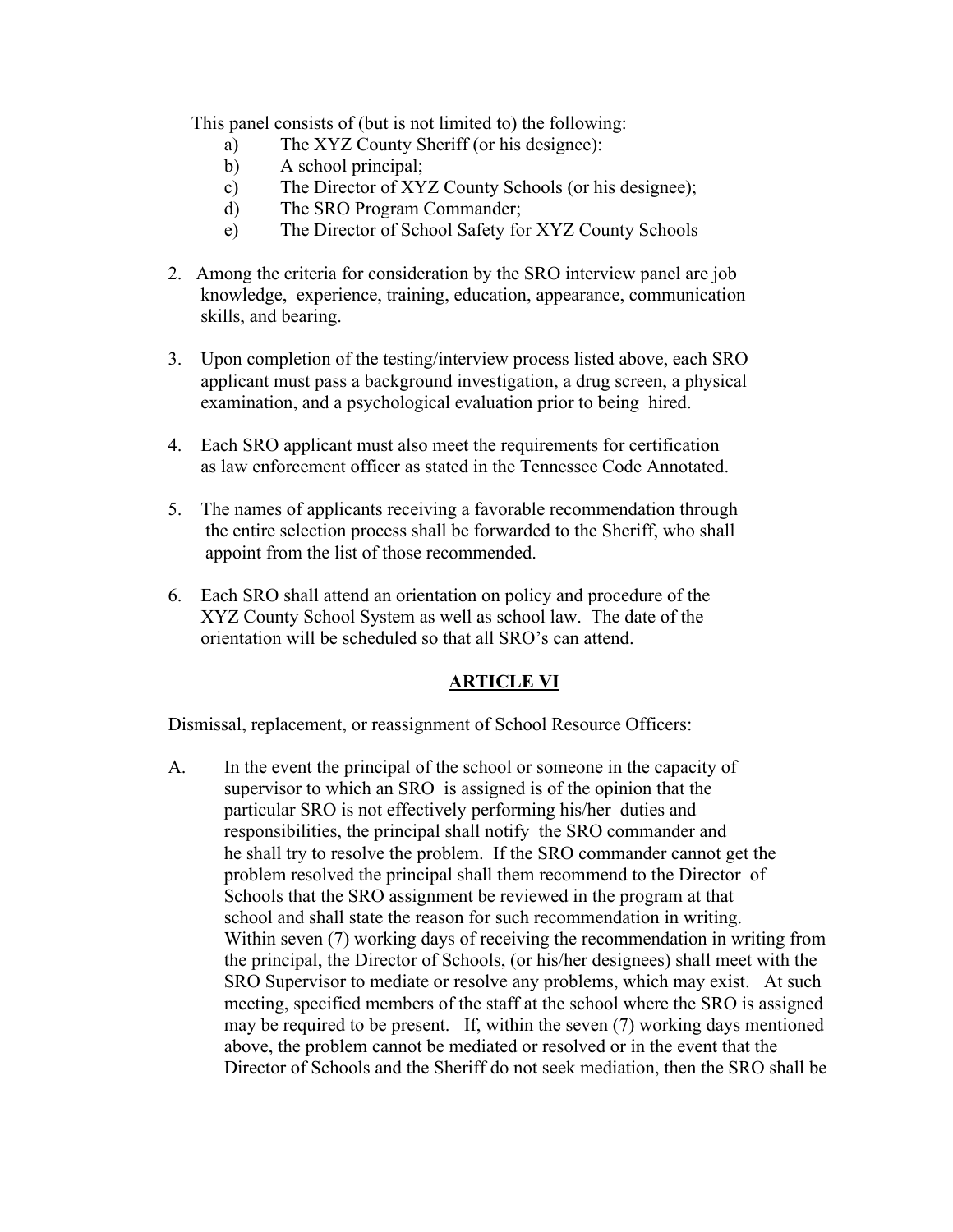removed from the program at the school and a replacement shall be obtained pursuant to Article V above.

- B. The Sheriff may dismiss or reassign a SRO based upon violations of Office rules and Regulations, violations of law, or when it is in the best interest of the Sheriff's Office and/or the citizens of XYZ County.
- C. In the event of a resignation, dismissal, or reassignment of a SRO, the Sheriff shall provide a replacement for the SRO as soon as practicable. As soon as possible, the SRO interview process shall begin and recommendation made for a permanent replacement of the SRO position.
- D. SRO's requesting a transfer to a new school should submit a request in writing at the end of the school year. Transfers shall be subject to approval of the Director of Schools and the Sheriff (or their designees).
- E. In the event a principal is found to be in violation of the terms and conditions of this Agreement, the Director of Schools, and the Sheriff may transfer or reassign the SRO without providing a replacement SRO.

# **ARTICLE VII**

Termination of Agreement:

A. This agreement shall become effective upon execution. This agreement is binding on each party's successors and assigns. This agreement may be terminated by either party upon ninety (90) days written notice that any other party has failed to substantially perform in accordance with the terms and conditions of this agreement. Either party upon ninety (90) days written notice may terminate this agreement without cause. Termination of this agreement may be accomplished as provided herein. In the event this agreement is terminated, compensation will be made to the Sheriff's Office for all services performed up to the date of termination. Any equipment obtained for use by the XYZ County School Resource Officer Program, whether through grants, gifts, or regular operating budget, shall revert to the party that obtained the property. Disposal of such property shall follow the guidelines for disposal as provided in any related grant manual or under Tennessee Law. If the XYZ County Sheriff's Office should request to retain any equipment for use by their department, fair compensation will be made to the party(s) that obtained the property.

## **ARTICLE VIII**

# Notices:

A. Any and all notices or other communications herein required or permitted shall